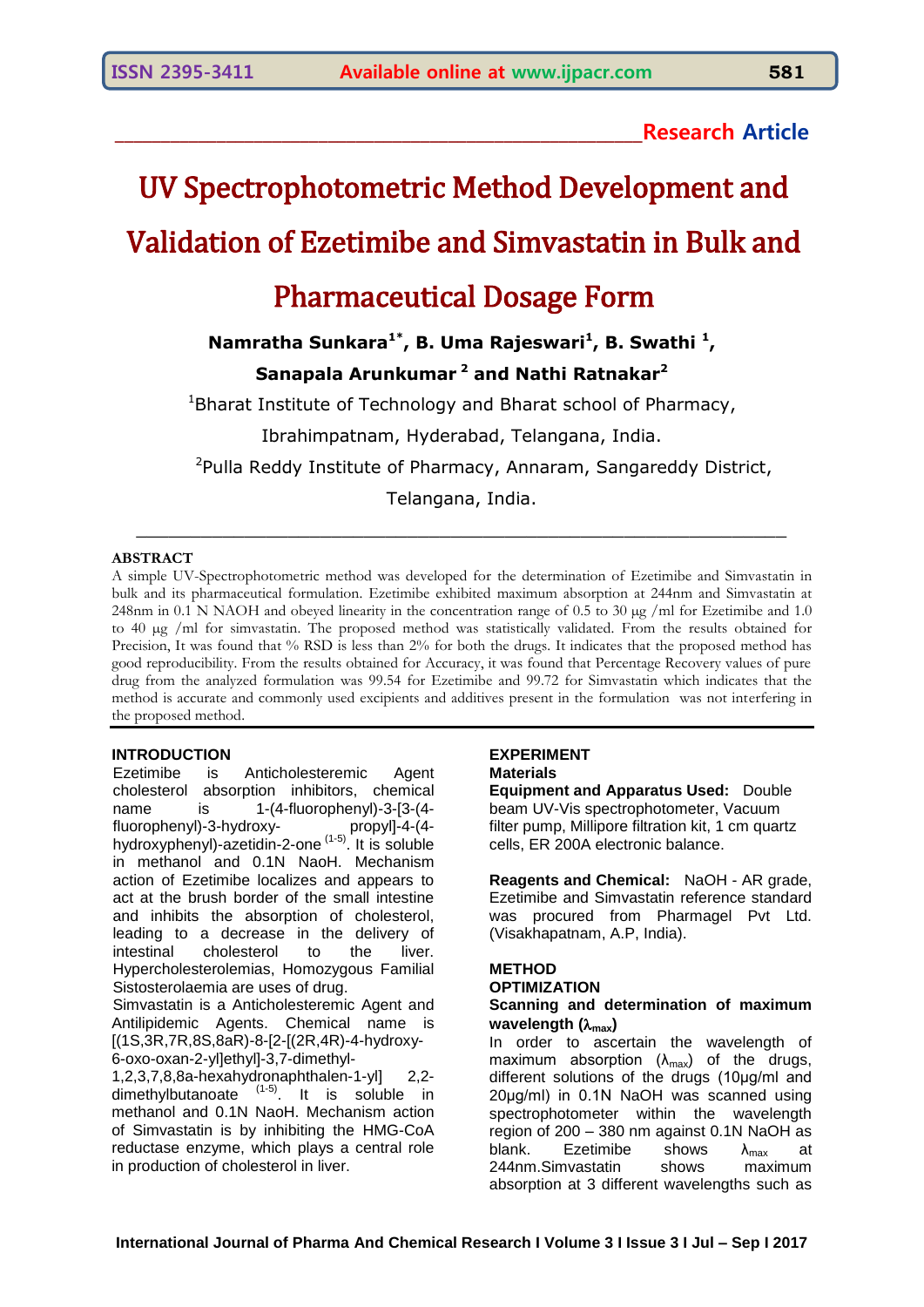234, 239 and 248. But the work for Simvastatin was carried out at  $\lambda_{\text{max}}$  248 only because the absorption values following Beer Lambert's law at  $\lambda_{\text{max}}$  248. The resulting spectrum was shown in fig.3 and fig.4 and the absorption curve showed characteristic absorption maxima at 244nm for Ezetimibe and 248nm for Simvastatin.

#### **Preparation of stock solution**

Standard stock solution was prepared by dissolving 25 mg of each drug in 25 ml of 0.1N NaOH to get concentration of 1mg/ml (1000) μg/ml) solutions.

#### **Preparation of Working Standard Solutions and construction of standard graph**

The prepared stock solution was further diluted with methanol to get working standard solutions of 10  $\mu$ g/ml and 100  $\mu$ g/ml of Ezetimibe and Simvastatin**.** To construct Beer's law plot for pure drug, different aliquots Ezetimibe (0.5-30µg/ml) and Simvastatin (1- 40µg/ml) (1:1) was taken and diluted to 10 ml with 0.1N NaOH. The absorbance was measured maximum at 244 and 248nm against 0.1N NaOH as blank. The result was shown in table. The standard graph was plotted by taking concentration of drug on xaxis and absorbance on y-axis and was shown in Fig.11 & 12. The drug has obeyed Beer's law in the concentration range of 0.5-30µg/ml (for Ezetimibe) and 1-40 µg/ml (for Simvastatin).

#### **Estimation of Ezetimibe and Simvastatin in commercial formulation**

20 tablets was weighed and powder equivalent to 10 mg of Ezetimibe and 10 mg of Simvastatin (1:1) was taken and dissolved in methanol, sonicated for 1hr and filtered. The filtrate was considered as stock solution and from this various solutions of Ezetimibe and Simvastatin combination in the ratio 1:1 was prepared and estimated at their  $\lambda$ max.

#### **VALIDATION PARAMETERS**

**Precision:** The precision of the proposed method was ascertained by actual determination of eight replicates of fixed concentration of the drug within the Beer's range and finding out the absorbance by the proposed method. From this absorbance, Mean, Standard deviation, % RSD was calculated. The reading was shown in table-4.

**Accuracy:** To determine the accuracy of the proposed method, recovery studies was carried out by adding different amounts (80%, 100%, and 120%) of Ezetimibe and Simvastatin bulk samples within the linearity range was taken and added to the preanalyzed formulation of concentration 10:10g/ml. From that percentage recovery values was calculated. The reading was shown in table-5.

#### **CONCLUSION**

It was found that Ezetimibe and Simvastatin can effectively be analyzed by the UV method with methanol and 0.1N NaoH and detection wavelength of 244 nm and 248nm. The linearity range was found to be 0.5 to 30 µg /ml for Ezetimibe and 1.0 to 40 µg /ml for simvastatin. In the precision study, %RSD was found to be less than 2% for both the drugs which indicates that the method has good reproducibility. The accuracy studies showed percent recovery in the range 99.54 for Ezetimibe and 99.72 for Simvastatin which indicates that the method is accurate and also revealed that the commonly used excipients present in the pharmaceutical formulations do not interfere in the proposed method.

#### **ACKNOWLEDGEMENT**

The authors acknowledge Pharmagel Pharmaceuticals for providing authentic gift sample of Ezetimibe and Simvastatin.



**Fig, 1: Ezetimibe**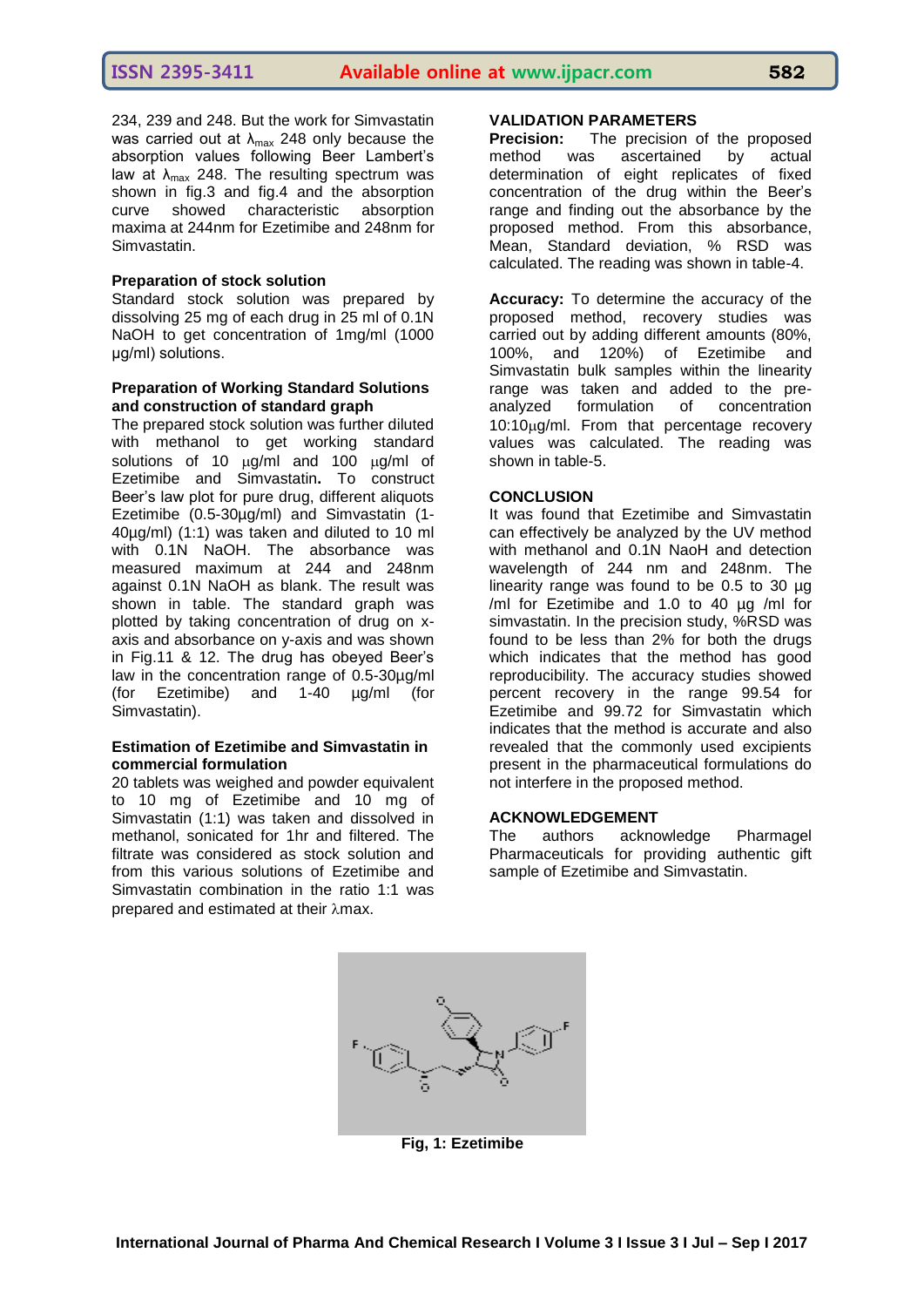

**Fig. 2: Simvastatin**



**Fig. 3: Spectra of Ezetimibe**





**Table 1: Linearity of Ezetimibe (pure drug) at 244nm in 0.1N NaOH**

| <b>S. NO.</b> | <b>CONCENTRATION</b><br>(mcg/ml) | <b>ABSORBANCE</b> |  |  |
|---------------|----------------------------------|-------------------|--|--|
|               | 0.5                              | 0.031             |  |  |
| C             |                                  | 0.065             |  |  |
| 3             | ົ                                | 0.132             |  |  |
|               | 5                                | 0.323             |  |  |
| 5             | 10                               | 0.624             |  |  |
| 6             | 15                               | 0.926             |  |  |
|               | 20                               | 1.231             |  |  |
| 8             | 30                               | 1.853             |  |  |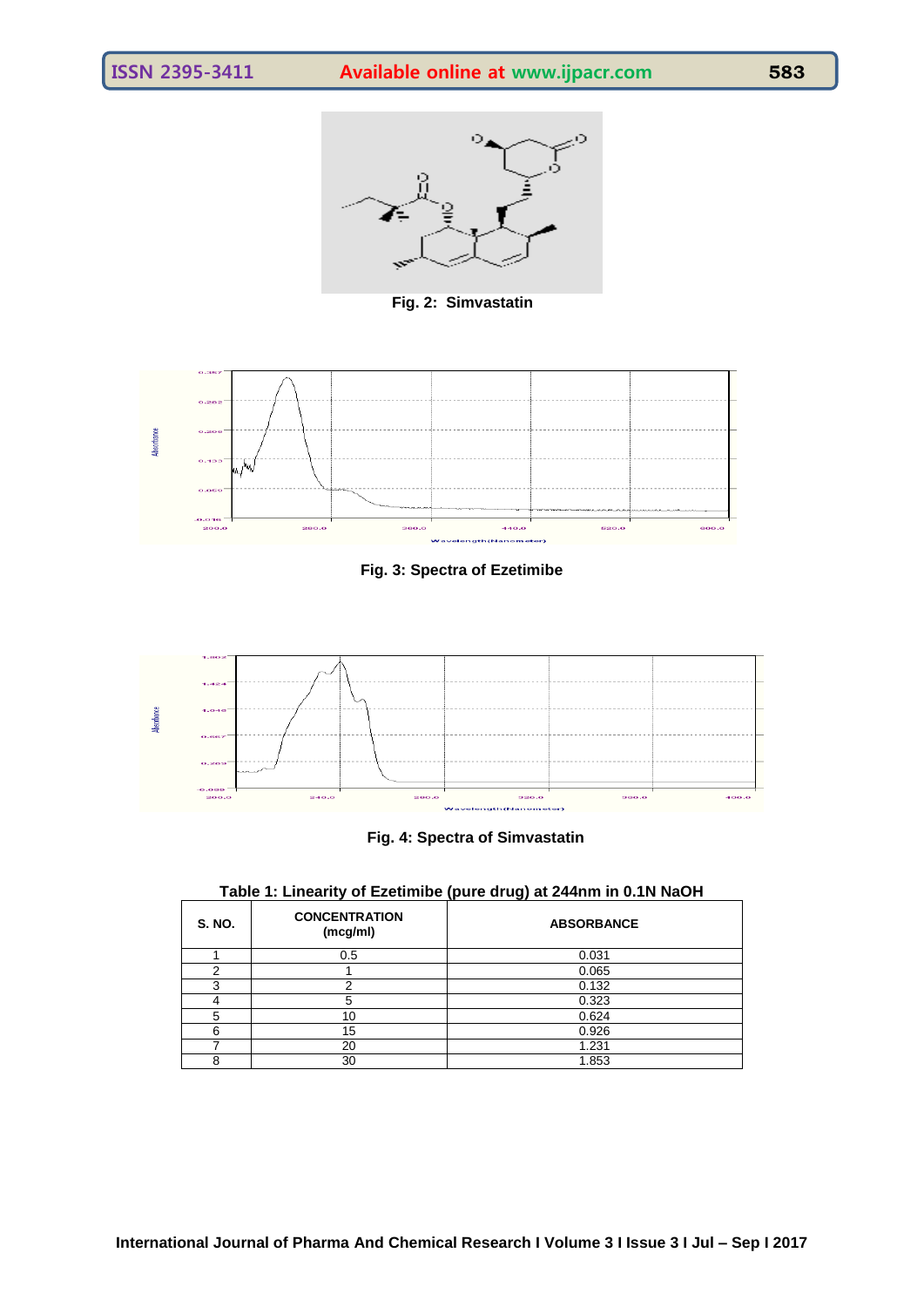

#### **Fig. 5: LINEARITY GRAPH OF EZETIMIBE**

| <b>S.L. NO.</b> | w<br><b>CONCENTRATION</b><br>(mcg/ml) | <b>ABSORBANCE</b> |  |  |  |
|-----------------|---------------------------------------|-------------------|--|--|--|
|                 |                                       | 0.04              |  |  |  |
|                 |                                       | 0.09              |  |  |  |
| ົ               | 5                                     | 0.201             |  |  |  |
|                 | 10                                    | 0.412             |  |  |  |
| 5               | 15                                    | 0.601             |  |  |  |
| հ               | 20                                    | 0.804             |  |  |  |
|                 | 25                                    | 1.041             |  |  |  |
| 8               | 30                                    | 1.198             |  |  |  |

9 40 1.610

**Table 2: Linearity of Simvastatin (pure drug) at 248nm in 0.1N NaOH**



**Fig. 6: LINEARITY OF SIMVASTATIN**